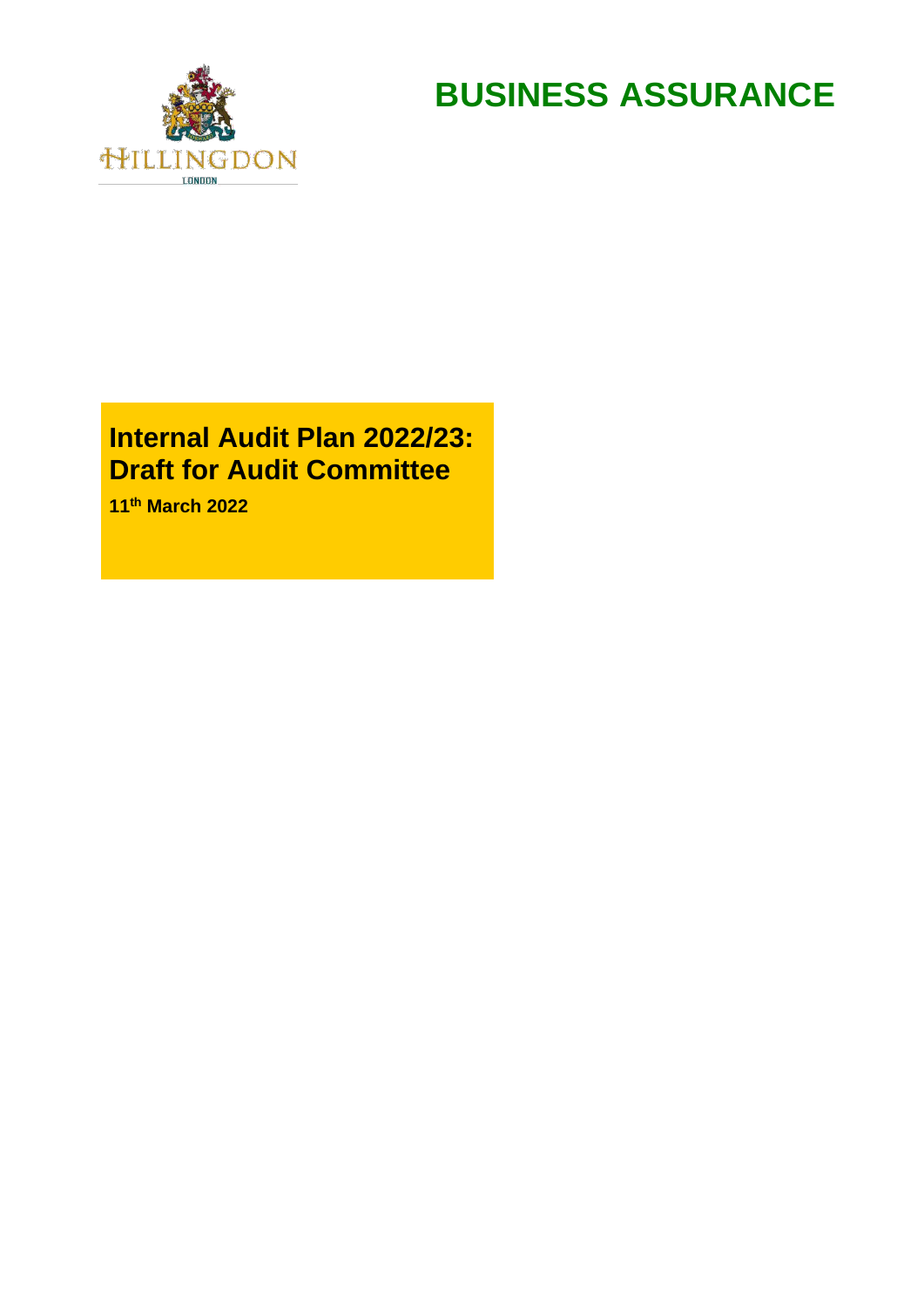# **Contents**

The Business Assurance key contacts in connection with this document are:

**Rupert Bamberger** CMIIA, QIAL, CA Interim Head of Internal Audit t: 07507 774964 e: [rbamberger@hillingdon.gov.uk](mailto:rbamberger@hillingdon.gov.uk)

|   | <b>Section</b>                                    | Page    |
|---|---------------------------------------------------|---------|
| Ś | 1. Introduction                                   | 3       |
|   | 2. The Internal Audit (IA) Planning Process       | 3       |
|   | 3. The 2022/23 IA Plan                            | 6       |
|   | <b>4. IA Reporting</b>                            | 8       |
|   | 5. The IA Follow-Up Process                       | 8       |
|   | <b>6. Measuring IA Performance</b>                | 9       |
|   | 7. Acknowledgement                                | 10      |
|   | <b>Appendices</b>                                 |         |
|   | <b>Appendix A - The IA Process</b>                | 11      |
|   | Appendix B – IA Plan Allocation by Type           | $12 \,$ |
|   | <b>Appendix C - IA Plan Allocation of Days</b>    | 13      |
|   | Appendix D - IA Assurance Levels and Risk Ratings | 14      |
|   | Appendix E - IA KPIs 2022/23                      | 16      |
|   | <b>Appendix F - IA Team Structure</b>             | 17      |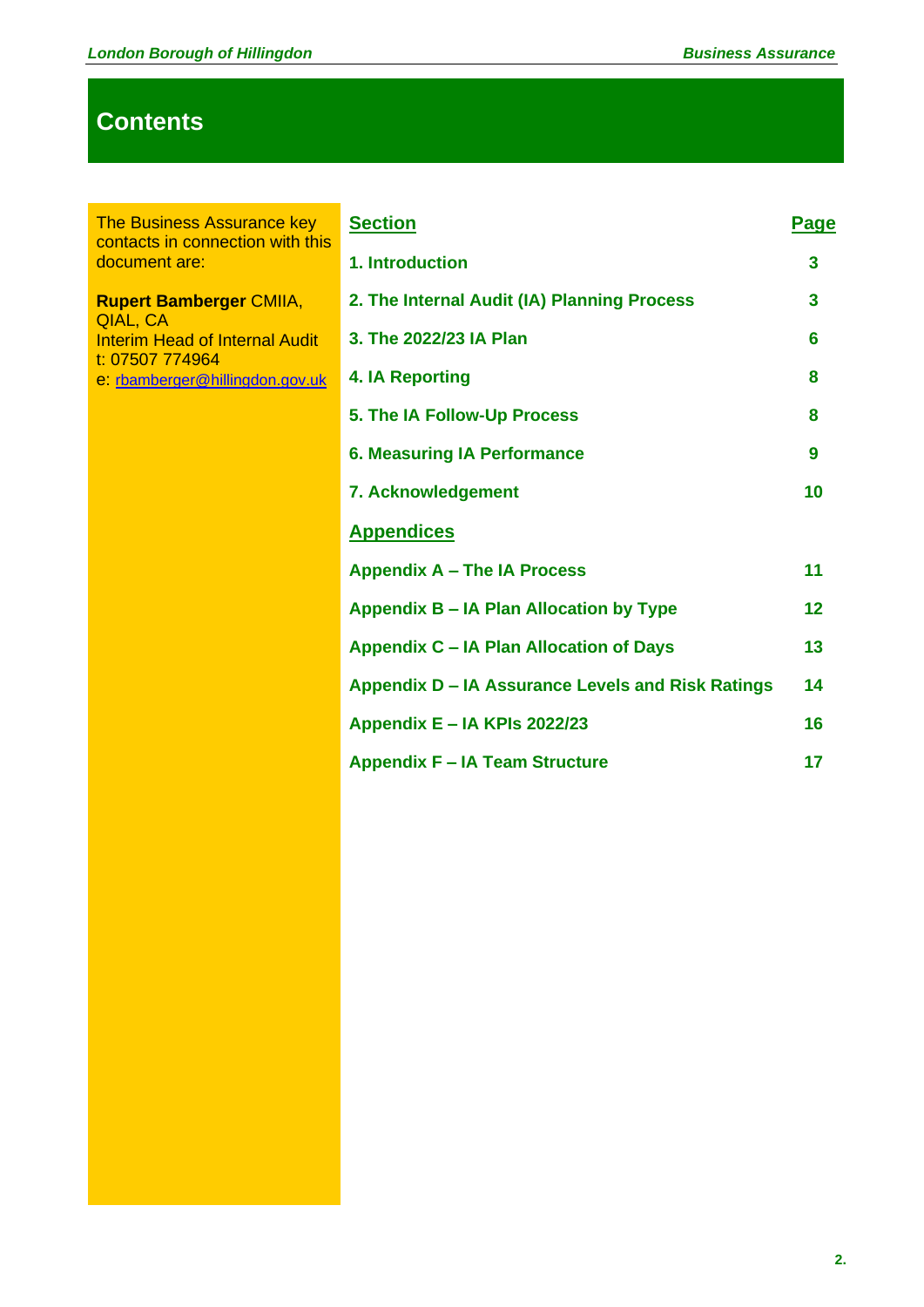#### **1. Introduction**

#### **1.1 The Role of Internal Audit**

- 1.1.1 Internal Audit (IA) provides an independent assurance and consultancy service that underpins good governance, which is essential in helping the Council achieve its corporate objectives and realise its vision for the borough of Hillingdon. It is also a requirement of The Accounts and Audit (Amendment) Regulations 2021 that the Authority undertakes an effective IA to evaluate the effectiveness of its risk management, internal control, and corporate governance processes, taking into account UK Public Sector IA Standards (PSIAS).
- 1.1.2 IA provides an objective opinion to the Council on whether the control environment, corporate governance arrangements and risk management framework are operating effectively. In 2022/23 the IA service at Hillingdon will continue to apply a fully risk-based approach to its IA coverage, establishing quarterly risk-based plans to determine the priorities of the IA activity, in accordance with PSIAS 2010 - Planning. This means that IA gives greater assurance to the Council because it is based on the key risks to the organisation's objectives. As a result, we will not just be commenting on whether the controls operate, but whether they are the right controls to achieve the overall aims of the service.

#### **1.2 The Purpose of the Internal Audit Plan**

- 1.2.1 The IA Plan is a crucial component of the annual assurance opinion statement provided by the Council's Head of Internal Audit & Risk Assurance (HIA), to those charged with governance. In order to deliver this assurance, it is vital for the organisation to have a comprehensive IA Plan which gives sufficient risk-based coverage and support to management. Hillingdon, in common with all other councils, faces a number of challenges including post Covid-19 recovery work and an increased demand for services in a number of key areas. The test for Hillingdon Council is therefore to continue to try to balance the needs of our most vulnerable communities with the continually decreasing financial resources.
- 1.2.2 To help meet this need, the risk-based IA Plan for 2022/23 has been linked to the organisational objectives and strategic priorities, whilst also taking account of the Council's wider assurance framework. In addition, the IA Plan for 2022/23 has been developed in accordance with the IA Charter, the IA Strategy 2022-25 and considers the Counter Fraud Strategy 2022-25.

#### **2. The Internal Audit Planning Process**

#### **2.1 The Approach to IA Planning in 2022/23**

- 2.1.1 The pandemic continues to have a major impact globally, and as a result, Council services continue to adapt or in some cases radically change the way they operate. Further, the Council's Corporate Management Team is undergoing considerable change since the former Chief Executive retired after 13 years at the Council. The consequences of this are some changes to the Council's control environment. It is against this backdrop that IA continues to apply its revised '**Audit Needs Analysis**' to help formulate its IA plan for 2022/23.
- 2.1.2 Since 2020/21 (during the Covid-19 pandemic), IA has used its '**Risk Universe**' (a long list of areas for potential IA review) to update the Audit Needs Analysis which included:
	- Scoring and profiling each service in the Council via a risk assessment;
	- Identifying any service areas that have not been subject to an IA review in the last 4 years; and
	- Highlighting any new functions that have been created, or significant process changes that have occurred within the last 12 months.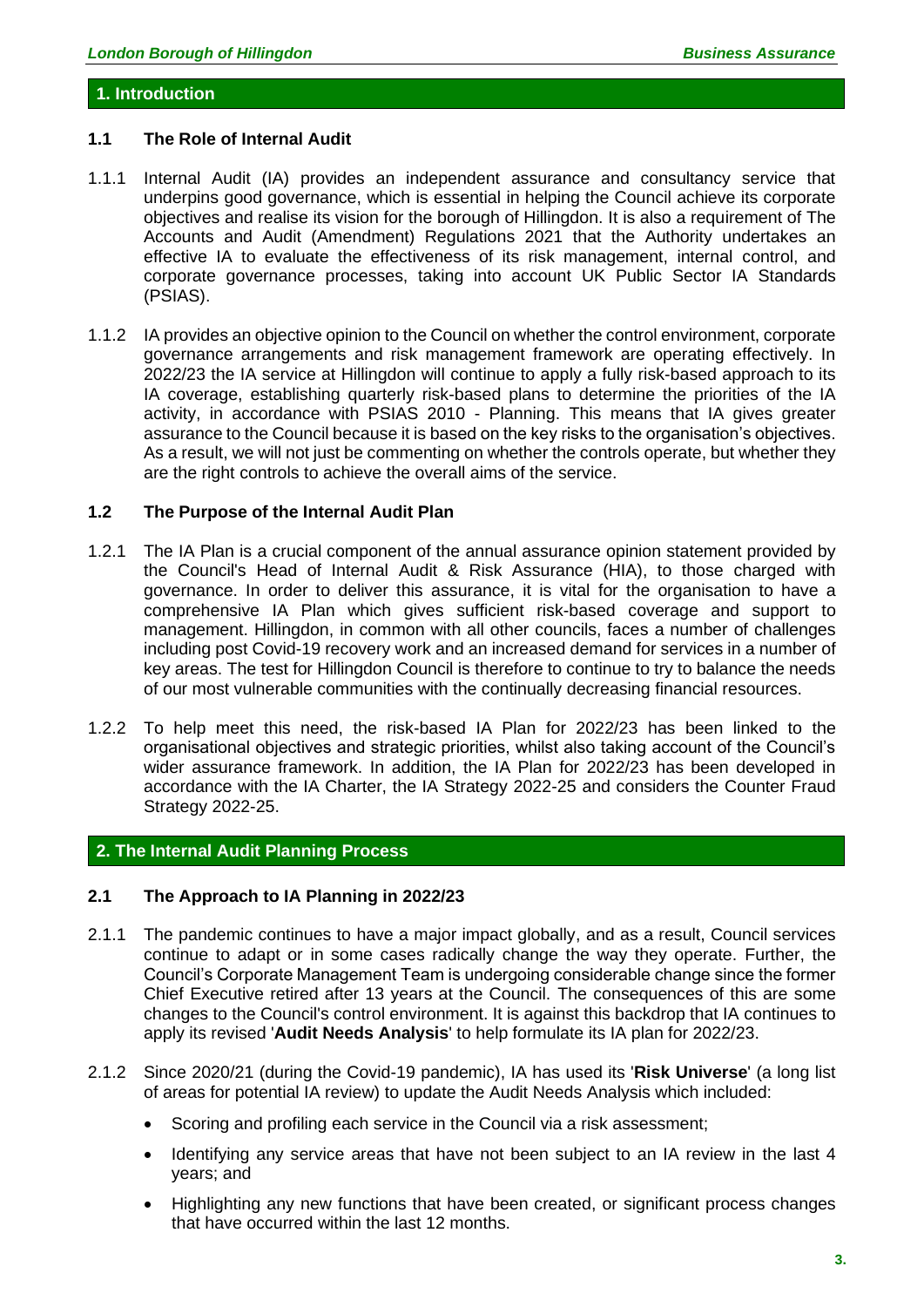- 2.1.3 The Audit Needs Analysis is used to inform the quarterly IA planning process, ensuring a stronger risk-based approach (in accordance with PSIAS 2010 - Planning) that provides coverage over the Council's **HIGH** and **MEDIUM** risks. The changed control environment has resulted in **greater assurance coverage** featuring in the 2022/23 IA Plan. Another feature of the plan is **greater focus on the prompt follow-up of IA recommendations** to provide timely assurance to key stakeholders. In addition, IA has agreed to work more closely with the Council's Business Improvement Team moving forward to ensure a more dovetailed approach to transformation of services.
- 2.1.4 The quarterly risk-based approach to IA planning means that IA coverage gives greater assurance to the Council because it is based on the key risks to the organisation's objectives. As a result, IA will not just be commenting on whether the controls operate, but whether they are the right controls to achieve the overall aims of the service.

#### **2.2 Skills and Resources**

- 2.2.1 In line with the **PSIAS Standard 1210 - Proficiency**, the Interim HIA is professionally qualified and suitably experienced, whilst the IA activity collectively possess the knowledge, skills and other competencies needed to perform its responsibilities. The skills mix within the in-house IA team has once again continued to evolve in the last 12 months, with every team member either **professionally qualified or actively studying** for a relevant professional IA qualification.
- 2.2.2 As per the IA strategy, we continue to invest in the training and development of all our staff, including identifying opportunities for further development in associated areas of assurance. The recent recruitment exercise within the IA service has provided the Interim HIA with an opportune time to reflect on the structure and skills mix across the IA team. This has enabled internal promotion as well as further training and development opportunities. This is in line with our recruitment strategy and model, giving additional responsibility where it is merited as a result of high performance.
- 2.2.3 Demand for IA assurance and consulting services usually exceeds available IA resources at local authorities. This means choices must be made that will determine the impact IA has upon the organisation and the way key stakeholders perceive the value of IA. The starting point in the IA planning process at Hillingdon is therefore to **determine the total available IA staff resources**.
- 2.2.4 After deducting an appropriate amount of allocated time for IA planning, reporting, staff training, etc, the calculated **total available IA chargeable time for 2022/23** at Hillingdon is **1,100 IA Days**, which is broadly consistent with the 2021/22 IA Plan. This is likely to include approximately **100 days** of external IA resource bought in to supplement the in-house provision.
- 2.2.5 Overall available IA resources fulfil the PSIAS requirements in terms of the combination of professionally qualified and appropriately experienced staff. In addition, the level of IA resources at Hillingdon is broadly in line with similar size and types of local authority in England. As a result, we are confident that there will be sufficient IA resources available to meet the skills and resource requirements needed to deliver the 2022/23 risk-based IA Plan.

#### **2.3 Planning Sources**

- 2.3.1 Although the IA Plan for the year is determined by the number of days available, the primary purpose of the IA Plan is ensuring that the key risks facing the Council are given sufficient IA attention. Therefore, the next step in developing the risk-based annual IA Plan has been to make reference to a variety of planning sources (as per the flowchart of the IA Process attached at **Appendix A**) including:
	- **Corporate Risk Register** Review of the Council's Corporate Risk Register to establish those charged with governance's view of the main risks facing the Council;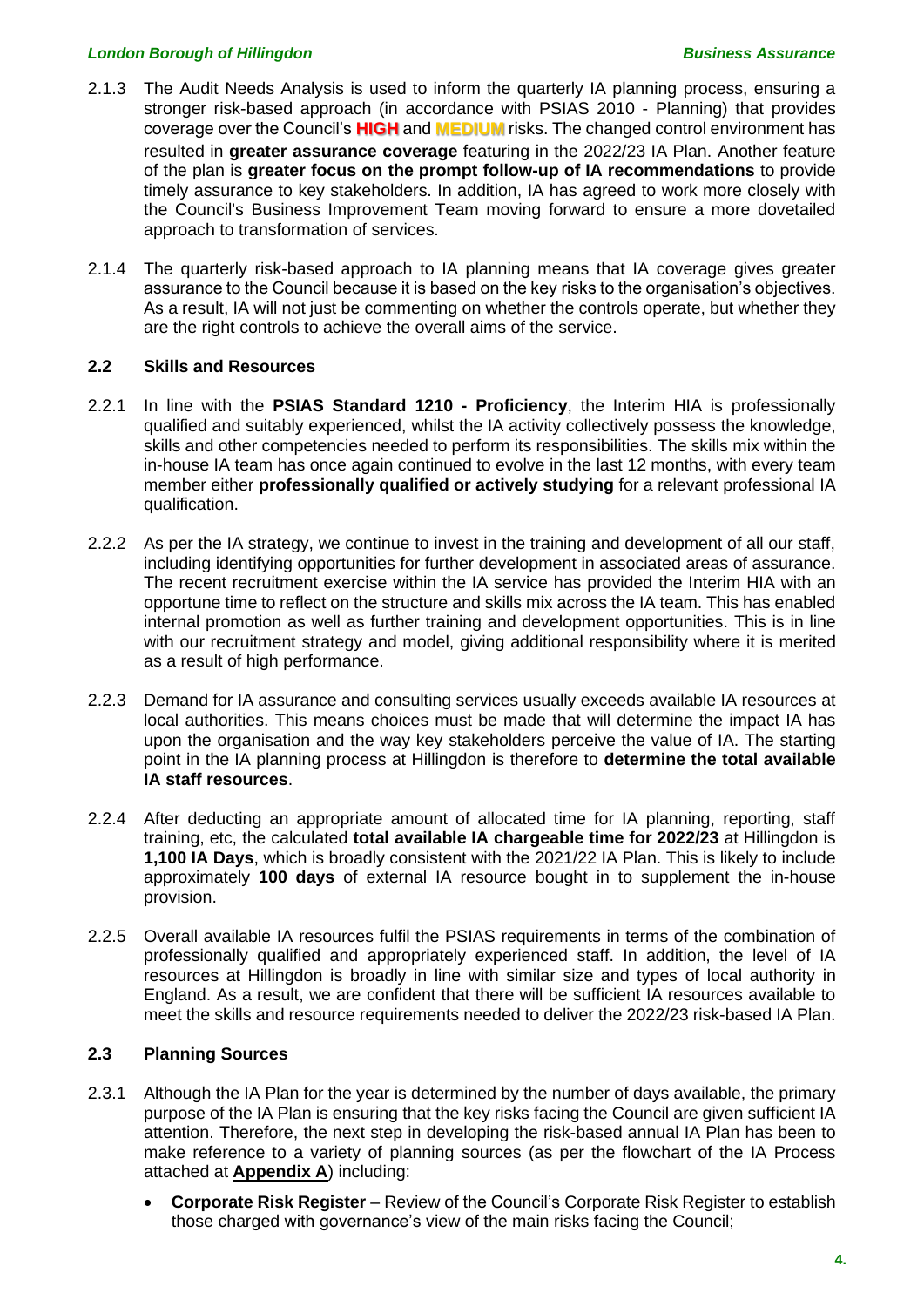- **Group & Service Risk Registers** We conducted a review of Group and Service risk registers (where they were in place), to help identify the key risks facing each service;
- **Senior Management**  We have met or spoken with senior managers across the Council including members of Corporate Management Team (CMT), to develop our knowledge of the risks and challenges facing their services;
- **Key Documents**  We have carried out a desktop review of key Council documents including recent Business Improvement Delivery (BID) and Hillingdon Improvement Programme (HIP) reports;
- **Audit Committee** We will invite comments from all members of the Audit Committee when they consider the draft IA plan at the next Audit Committee meeting planned for 28<sup>th</sup> April 2022. The IA plan will be subsequently updated to reflect any further comments and observations the Audit Committee members may have, before being formally finalised and circulated to all key stakeholders;
- **Members**  We have consulted with the Leader of the Council and the Lead Cabinet Member for Finance to seek their views on the key risks facing the Council and also offered training at Member development days;
- **External Audit** We have previously liaised with Ernst and Young (EY) to discuss any matters of concern and to identify those areas where they are likely to consider IA work to inform their own risk assessment;
- **External Inspections** We have given consideration to any relevant external inspection or peer review reports; and
- **IA Cumulative Knowledge** We also make reference to the cumulative knowledge of the Business Assurance service of known control weaknesses and risks facing the Council, including the wider strategic issues and regulatory changes emerging elsewhere, effecting local government.

#### **2.4 Risk Assessment**

2.4.1 Using the knowledge gained through the planning sources, we carry out a comprehensive **Audit Needs Analysis** and define what is known as the **Audit Universe** (a long list of areas for potential IA review). We then conduct an IA risk assessment for each area in the audit universe based on the following **three elements**:

| <b>Element</b>       | <b>Definition</b>                                                                                                                                                                                                                  |  |
|----------------------|------------------------------------------------------------------------------------------------------------------------------------------------------------------------------------------------------------------------------------|--|
| <b>Inherent Risk</b> | Our assessment of the overall level of risk associated with the<br>audit area. This is effectively a gross relative risk of the potential<br>impact of this area.                                                                  |  |
| <b>Control Risk</b>  | Our assessment and cumulative knowledge of the risk that exists<br>within a particular area based upon the controls that we<br>understand the Council has put in place. This affects the<br>likelihood of the risk being realised. |  |
| <b>Materiality</b>   | Our assessment of the potential financial or organisational<br>impact. This might be judged by the potential for a monetary loss<br>or the extent to which it impacts on core Council objectives.                                  |  |

2.4.2 The Council's risk management framework is not sufficiently mature to place FULL reliance on the corporate, directorate (group) and service risk registers to identify ALL the risks the Council faces. However, the corporate and group risk registers are developed sufficiently enough to inform the IA risk assessment process which includes post Covid-19 risk assessment and audit needs analysis work including calculating the total audit risk.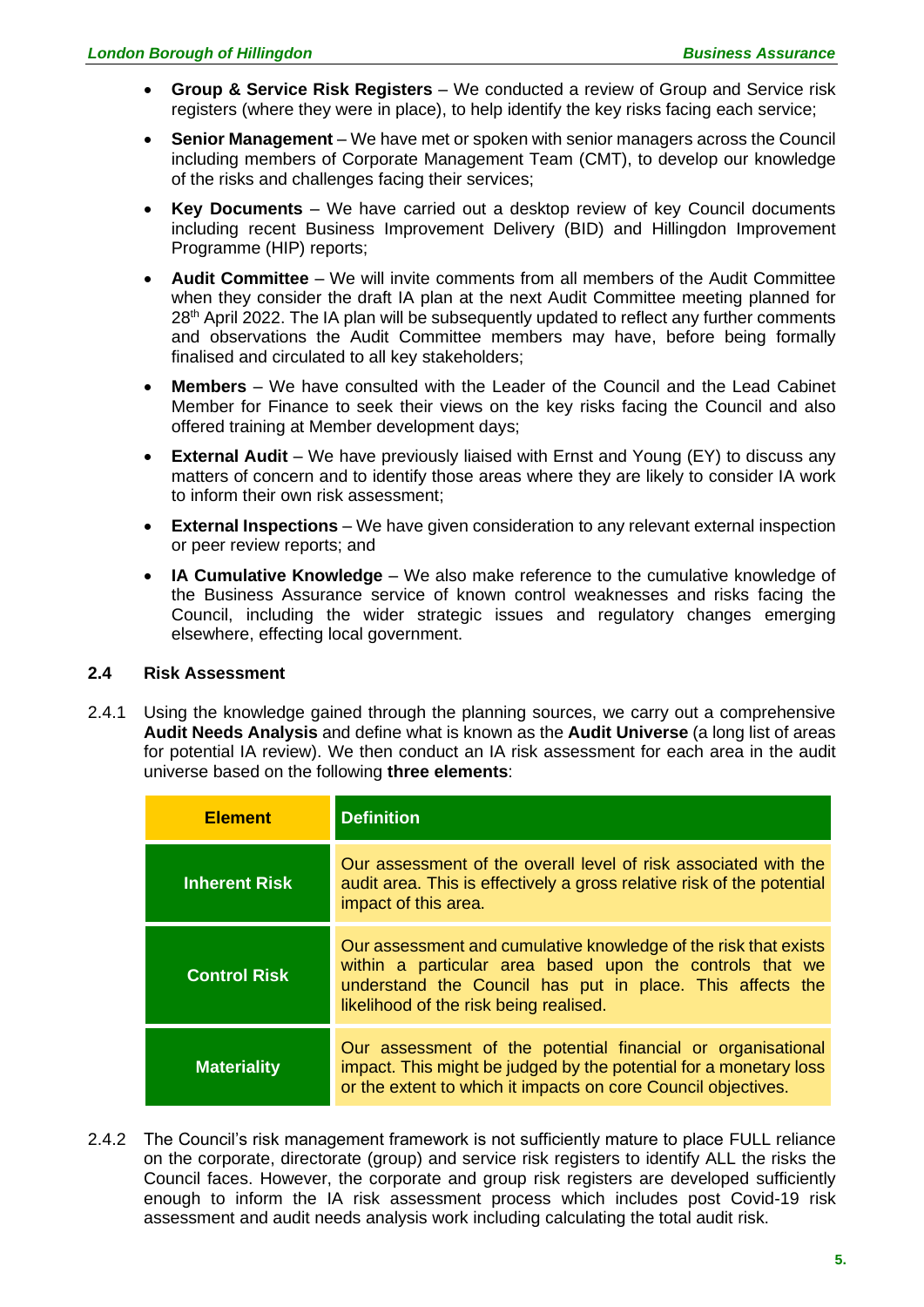2.4.3 The **total audit risk score** is determined using each of the elements in para 2.4.1, which enables each area in the audit universe to be categorised into one of three '**Overall Risk Assessment'** areas as detailed below:

| <b>Overall Risk Assessment</b> | <b>Definition</b>                                                                                                                                                                                                                                                                             |  |
|--------------------------------|-----------------------------------------------------------------------------------------------------------------------------------------------------------------------------------------------------------------------------------------------------------------------------------------------|--|
| <b>HIGH</b>                    | This relates to a significant threat or opportunity that<br>impacts the Council's corporate objectives. This has an<br>impact on the Council's reputation, statutory compliance,<br>finances, or key corporate objectives.                                                                    |  |
| <b>MEDIUM</b>                  | This relates to a potentially significant threat or<br>opportunity that impacts on either corporate<br><b>or</b><br>operational objectives. This has an adverse impact on the<br>Department's reputation, adherence to Council policy, the<br>departmental budget or service plan objectives. |  |
| <b>LOW</b>                     | This relates to a minor threat or opportunity that impacts<br>on operational objectives. This may be compliance with<br>best practice or minimal impacts on the Service's<br>reputation, adherence to local procedures, local budget or<br>Section objectives.                                |  |

#### **3. The 2022/23 Internal Audit Plan**

- 3.1 The results of the **Overall Risk Assessment** process are used to determine IA priorities and produce the allocation of IA resources. This provides a high-level estimation of where we expect to utilise our resources over the year. Attached at **Appendix B** is a Pie Chart which provides the 2022/23 IA Plan high-level **'Estimation Allocation by Audit Type**'. We believe this allocation provides the best value to our key stakeholders, using a risk-based approach to internal control, risk management and corporate governance. Also, at **Appendix B** is a Bar Chart showing the 2022/23 IA Plan analysed by audit type.
- 3.2 Underpinning the high-level annual plan, IA will carry out quarterly planning cycles to ensure that IA coverage has the flexibility to respond to the dynamic environment in which the Council operates. As a result, appended to the quarterly IA progress reports will be the detailed operational IA plan for the following quarter. These will be formally presented and considered at the respective CMT and Audit Committee meetings in line with previous practice. It is our opinion that this approach helps make sure IA resources are directed in a more flexible and targeted manner to maximise the benefit to our stakeholders. This enables a continuous risk-based IA approach in line with the PSIAS. This will also make sure that IA planning will be conducted regularly to help ensure it remains aligned with the Council's objectives and emerging risks impacting their achievement.
- 3.3 Set out at **Appendix C** is the high level '**Allocation of IA Days for 2022/23**' which highlights that the calculated **total available IA chargeable time** for a full audit year will be **1,100 IA Days**, which is consistent with last year. The IA Days (as detailed at para. 2.2.4) is achievable because of a recent team structure changes which saw **an increase in the number of IA Trainees** which will change the skills mix of the IA team (refer to the IA structure chart attached at **Appendix F**). The 2022/23 plan is likely to include approximately **100 days** of external IA resource bought in to supplement the in-house provision.
- 3.4 Appended to the 2021/22 Quarter 4 IA Progress report presented to the Audit Committee, is the detailed operational IA plan for **2022/23 Quarter 1** as agreed with the relevant senior managers. The quarterly detailed operational IA plans include several **key features** as detailed overleaf: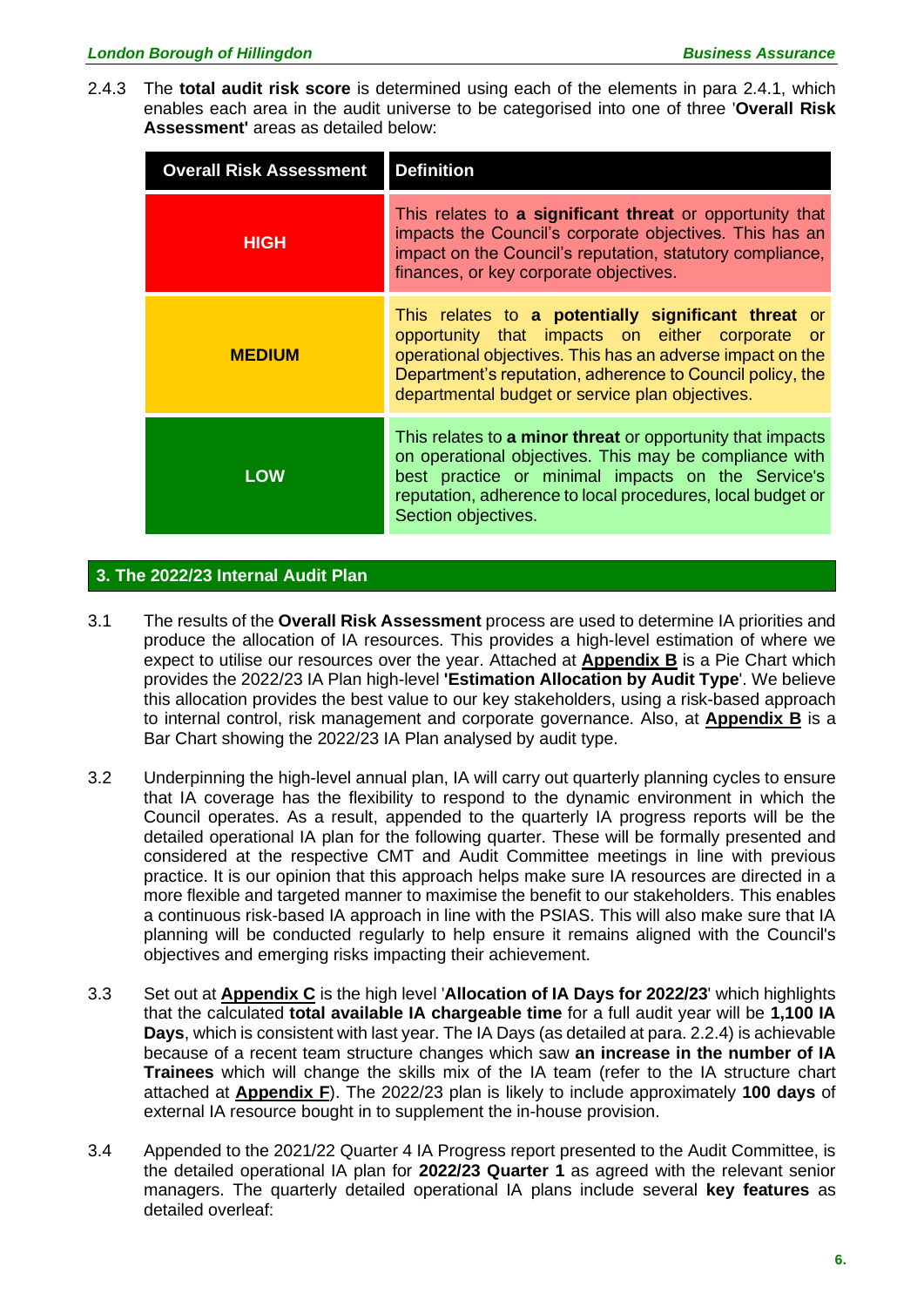- **ICT Audit** The quarterly operational IA plans enables provision for specialised computer audit work to be undertaken by our in-house qualified computer auditor. The scope of this assurance work will be to assess and report upon the adequacy of the key ICT controls present within major Council systems and ICT processes.
- **Grant Claims** A number of grant certifications and sign offs will be required during the year (some of which will be related to Covid-19). We will ensure that there is appropriate resource available to audit grant claims within the required timescales.
- **Counter Fraud** Whilst the Business Assurance Counter Fraud Team (CFT) is the lead assurance provider for the Council on fraud and corruption, the PSIAS require IA to evaluate the risk of fraud and thus we have a responsibility to give regard to the possibility of fraud and corruption as part of our coverage. IA will review the Council's counter fraud and corruption key controls as part of its 'assurance' coverage. In addition, close working, and liaison between IA and the CFT is in place, which provides critical risk intelligence to help focus IA resources.
- **Core Financial Systems** The allocation of IA days at **Appendix C** highlights **100 days** which have been allocated for coverage of the core financial systems. This represents a slight increase to the previous year's coverage and reflects the changing risk landscape of the Council as a result of the pandemic. Financial controls are always at risk during periods of operational change and the IA resource has been adjusted to reflect this.
- **Value for Money** As part of our 'assurance' coverage, IA may, where requested by Management, conduct Value for Money (VfM) reviews on specific areas of expenditure and seek to reach a judgement on whether good VfM has been achieved by the Council. Good VfM is defined as the optimal use of resources to achieve the intended outcomes. Our role is not to question the Council's policy objectives, but to provide independent and rigorous analysis to CMT and to the Audit Committee on the way in which public money has been spent to achieve policy objectives. We will raise recommendations where applicable on how to achieve better VfM and to improve the services under review.
- **Contracts** With the increasing number of contracts in operation across the Council, there will be an increased focus by IA on contract related 'assurance' audits. This will include reviews of the procurement process, as well as contract management arrangements for the significant / high value contracts.
- **Consultancy** In line with the PSIAS, IA coverage will include some consultancy work. The allocation of IA days at **Appendix C** highlights that only **66 days** has been allocated for IA consultancy in 2022/23. This reflects the change in risk appetite following the pandemic, with assurance coverage becoming a greater priority.
- **Contingency** An allocation for unprogrammed work will be included in each quarterly operational IA Plan. This will be used to respond to urgent requests for unplanned IA work. Where requests for work are not urgent, they will form part of the following quarter's operational IA Plan.
- 3.5 Our revised risk assessment and Audit Needs Analysis for 2022/23 continues to highlight schools as an increasingly significant risk. Schools will remain a prominent feature in the detailed quarterly operational IA Plans. As a result, **the IA team will continue to provide risk-based IA coverage at LBH maintained schools**. When agreeing the quarterly audit programme for schools our cumulative knowledge includes meeting with the Council's Education Lead, Schools Finance team, HR and the relevant CMT Corporate Director.

#### **4. Internal Audit Reporting**

4.1 Business Assurance reports the findings of its IA work in detail to key officers at the conclusion of each piece of its work. However, Corporate Directors are immediately informed of any significant internal control weaknesses identified by IA. With the exception of followup and consultancy reviews (including grant claim audits), all IA reports issued include an assurance opinion and recommendations based on the **IA Assurance Levels and Recommendation Risk Rating** definitions included at **Appendix D**.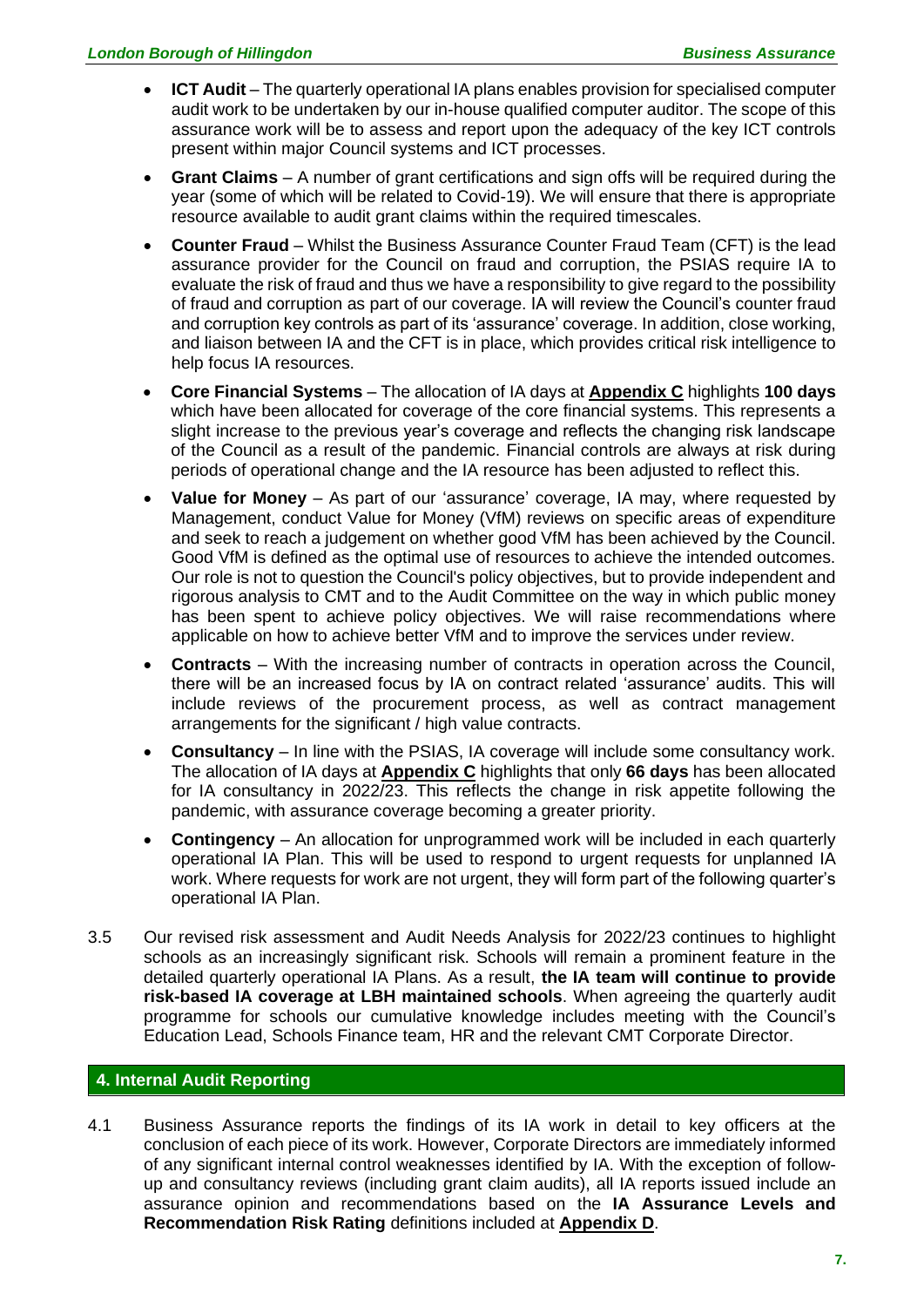- 4.2 A quarterly IA progress report is submitted to CMT and the Audit Committee, summarising IA performance and work carried out in the period. These reports will provide an update on the progress made against the delivery of the IA Plan and provide details of IA work completed to date, the assurance opinions given, and the number and type of recommendations made. As already noted, these quarterly progress reports also include the detailed operational IA Plan for the following quarter.
- 4.3 In addition, at the end of the audit year an annual IA report is presented to CMT and the Audit Committee. This provides the statutory HIA opinion statement on the Council's internal control, risk management and corporate governance arrangements. The individual assurance ratings help determine the overall audit opinion at the end of the financial year, although other factors such as implementation of IA recommendations will have a bearing too. The annual IA report contributes to the assurances underpinning the Council's Annual Governance Statement (AGS).

#### **5. The Internal Audit Follow-Up Process**

- 5.1 IA evaluates the Council's progress in implementing management agreed IA recommendations against set targets. Although detailed follow-up work will not be carried out by us for any **LOW** risk recommendations, IA continues to monitor all **HIGH** and **MEDIUM** risk recommendations raised. The full definitions of all the **IA Risk Ratings** are included at **Appendix C**. If progress is unsatisfactory or management fail to provide a reasonable response to our follow-up requests, we will implement the escalation procedure agreed with CMT, as clearly set out in the IA Management Protocol.
- 5.2 In addition to this, we will continue to **strengthen our approach to follow-up work in 2022/23** where we will actively follow-up on all **HIGH** risk recommendations **within 2 weeks** after their implementation date and **MEDIUM** risks **within 4 weeks** after their implementation date. This a major positive change, rather than waiting longer for assurance in this respect as has previously been the case.
- 5.3 TeamCentral was implemented in 2014 and since then IA recommendation owners have been given the authority to revise the implementation date for the recommendations they are responsible for. In the past, when an implementation date was changed on TeamCentral by the risk owner, IA would be made aware via an automated message. Until 2020 the process had been working effectively with risk owners accountable for their recommendations and the recommendations generally being actioned in the agreed timescales.
- 5.4 However, in Quarter 3 2020/21 we saw a significant increase in the number of IA recommendations where the implementation date has been revised/ extended several times by risk owners and as a result in the meantime these risks remained a threat to Council objectives. Consequently, IA has amended this process so that the functionality to revise implementation dates has been removed for risk owners and instead all requests for implementation extensions now go to the HIA for consideration. The HIA then, in consultation with the relevant CMT Director, agrees the most appropriate course of action. These discussions take into consideration the Covid-19 related service pressures on each manager to ensure that IA continues to be balanced and proportional in its collaborative approach with management.
- 5.5 A summary of IA recommendations is included in the quarterly IA progress reports to CMT and the Audit Committee. The IA progress report includes a table listing the numbers of **HIGH** and **MEDIUM** risk IA recommendations that have passed their implementation date and details their current status. We also highlight the number of recommendations that have not been actioned in the agreed timescales (where an extension has not been agreed) and provide the management rationale for that and the risk the Council is subsequently still exposed to.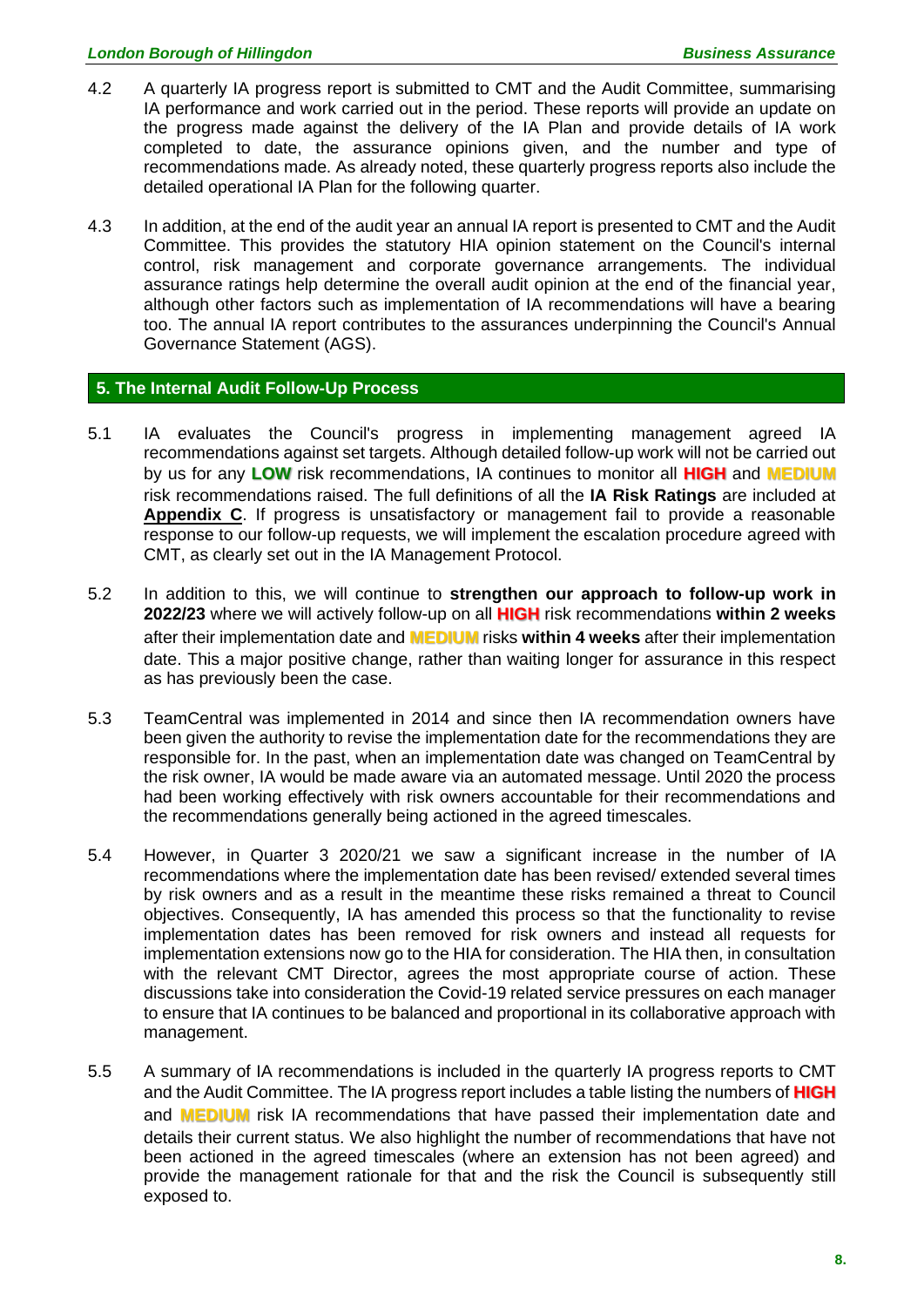- 5.6 This revised approach provides greater accountability to senior managers to manage their risk in the timescale that they have agreed. It will also provide greater transparency and assurance to CMT, the Audit Committee and other key stakeholders over the timely implementation of **HIGH** and **MEDIUM** risk IA recommendations.
- 5.7 Linked to this, it is important that all key stakeholders are clear on IA's role; we do not tell management what to do; we identify internal control, risk management and corporate governance weaknesses along with notable practices for management's attention. Good practice in IA and risk management encourages management to respond to risks in any combination of the following four ways (**the 4 T's**):
	- i) **Transfer** the risk i.e. insure against it;
	- ii) **Terminate** the risk i.e. stop carrying out the activity that creates the potential risk;
	- iii) **Treat** the risk i.e. take mitigating action to reduce the risk; and
	- iv) **Tolerate** the risk i.e. do nothing and accept that this risk could materialise.
- 5.8 IA support and advise managers in formulating a response to the risks identified. As an organisational improvement function, we also offer assistance to management to help devise pragmatic and robust action plans arising from IA recommendations. Progress on the implementation of IA recommendations will continue to be formally reported to CMT and the Audit Committee on a quarterly basis.

#### **6. Measuring Internal Audit Performance**

#### **6.1 The Public Sector Internal Audit Standards**

- 6.1.1 The PSIAS, which are based on the mandatory elements of the Institute of Internal Auditors (IIA) International Professional Practices Framework (IPPF), are intended to promote further improvement in the professionalism, quality, consistency and effectiveness of internal audit across the public sector.
- 6.1.2 The standards, revised in April 2016, stress the importance of robust, independent and objective IA to provide senior management with the key assurances to support them in managing the organisation and in producing the AGS.

#### **6.2 Internal Audit Measures of Success**

6.2.1 The PSIAS are also clear that IA should be adding value to the organisation in which it operates. At a time when all areas of the Council are being urged to deliver better and more efficient services, it is absolutely right that IA demonstrates improvements in its services through key performance indicators and the Quality Assurance and Improvement Programme (QAIP).

#### **6.3 Reporting Internal Audit Performance**

- 6.3.1 There are a wide range of IA stakeholders to satisfy, but the key stakeholders for the purposes of the IA progress reports are CMT and the Audit Committee. Further to this, attached at **Appendix E** are the agreed **IA KPIs** that will continue to be used in 2022/23. We will continue to use the monitoring data maintained on our dedicated IA software system (TeamMate).
- 6.3.2 A summary of actual IA performance against the targeted performance will continue to be reported to CMT and the Audit Committee as part of the quarterly IA progress reports. These results will allow all stakeholders to measure the performance and robustness of the IA team delivered by the Business Assurance Service at Hillingdon and also provide an indicator on how effectively the Council is at managing its risks.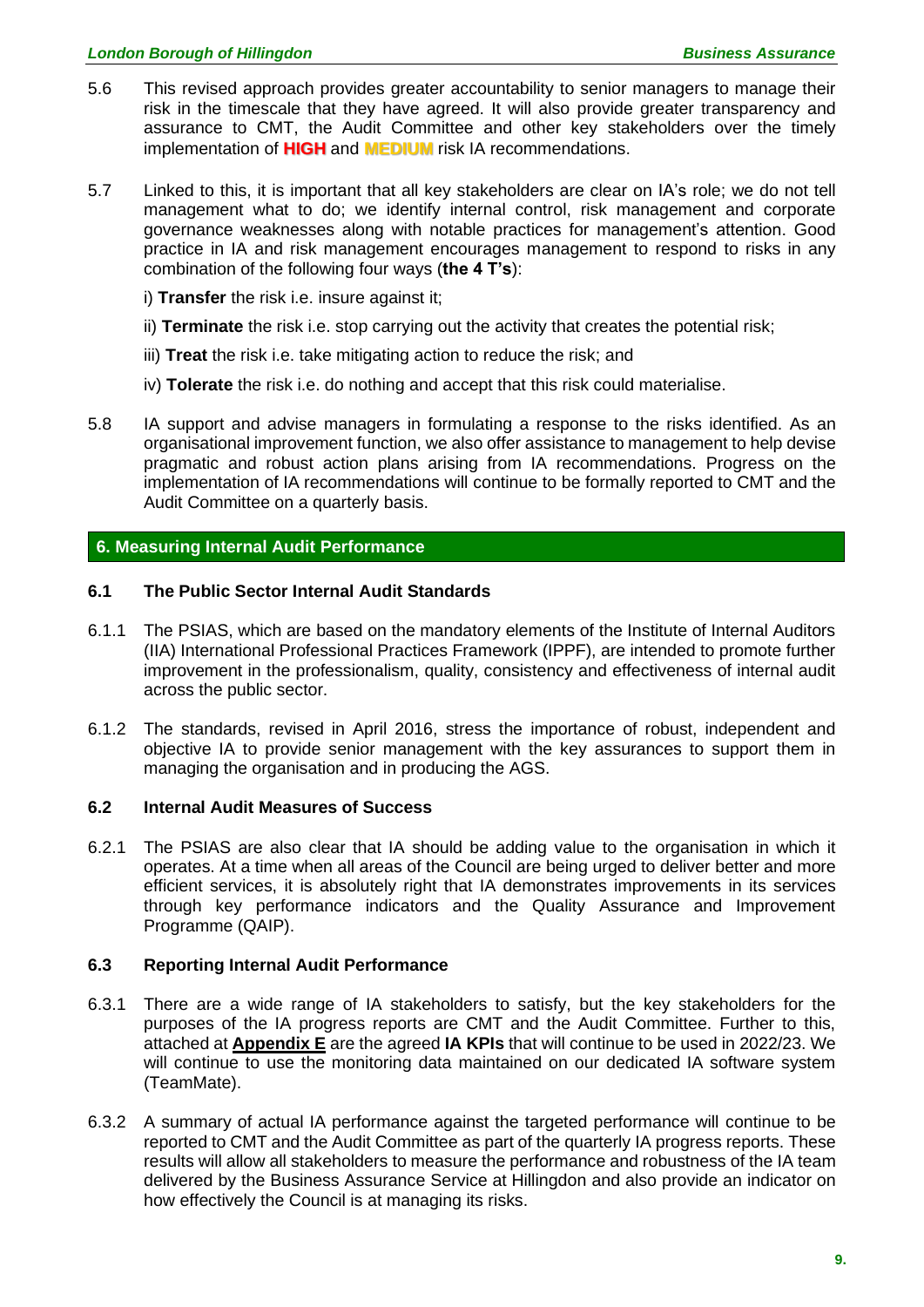#### **6.4 Analysing Internal Audit Performance**

- 6.4.1 All nine of the agreed IA KPIs (as per **Appendix E**) need management co-operation to enable them to be achieved. In fact, IA in isolation is unable to achieve any of these KPIs; they can influence the results, but they cannot completely control them i.e. IA KPI 3 (**HIGH** risk IA recommendations where management action is taken within agreed timescale). IA influences this KPI by raising pragmatic recommendations and agreeing reasonable timescales with management, but ultimately the reliance is on management to strengthen the control environment in the agreed timeframe. It is therefore important that interpretation of the IA KPIs is not taken in isolation, as other factors should be taken into account i.e. the risk focused IA approach being applied could result in a greater number of **HIGH** risk recommendations and/or a greater number of **LIMITED** assurance reports.
- 6.4.2 The IA KPI targets remain ambitious, but we believe they are achievable and realistic for a high performing IA service working collaboratively with exceptional managers, which is what we strive to be at Hillingdon. In terms of KPI 8 (Client Satisfaction Rating), this is based on an average score of 3.4 out of 4.0 from the IA Client Feedback Questionnaires completed by management. KPI 9 (IA reviews compliant with the PSIAS and IIA Code of Ethics) is an internal quality check completed, as part of an annual assessment of the service, to verify that all our IA work meets the required standards.

#### **6.5 Individual Internal Audit Staff Performance**

6.5.1 As well as the KPIs for quarterly reporting to CMT and the Audit Committee, a further set of performance measures are in operation and are used to monitor and assess the performance of individual IA staff. These operational KPIs form the basis of the performance targets for IA staff and are aligned to the detailed IA procedures, as set out in the IA Manual, and outlined in the IA Charter. The IA standards aim to ensure that all IA staff follows a consistent process for each piece of IA work and that the planned IA programme is completed within agreed timescales and to the required quality standards.

#### **6.6 External Quality Assessment (EQA)**

6.6.1 An EQA evaluates conformance with the International Professional Practices Framework (IPPF), which includes the Code of Ethics, the Core Principles, the Definition of Internal Audit and the International Standards for the Professional Practice of Internal Auditing (the IIA Standards). An EQA is conducted every five years, our EQA took place in September 2017 where we were awarded 'Fully Conforms'. Since 2021 the ratings have changed and 'Fully Conforms' is no longer awarded to local authorities. However, we are still working towards the highest available rating of 'Generally Conforms' as we prepare for this review.

#### **7. Acknowledgement**

- 7.1 The draft 2022/23 AIA Plan has been considered by CMT on  $9<sup>th</sup>$  March and is due to be presented to the Audit Committee at its meeting scheduled for 28<sup>th</sup> April 2022. It will then be finalised and circulated/ made available to key stakeholders.
- 7.2 The IA team would like to take this opportunity to formally record its thanks for the cooperation and support it has received from the Council's management as part of the riskbased planning process.

Rupert Bamberger CMIIA, QIAL, CA **Interim Head of Internal Audit** 11 th March 2022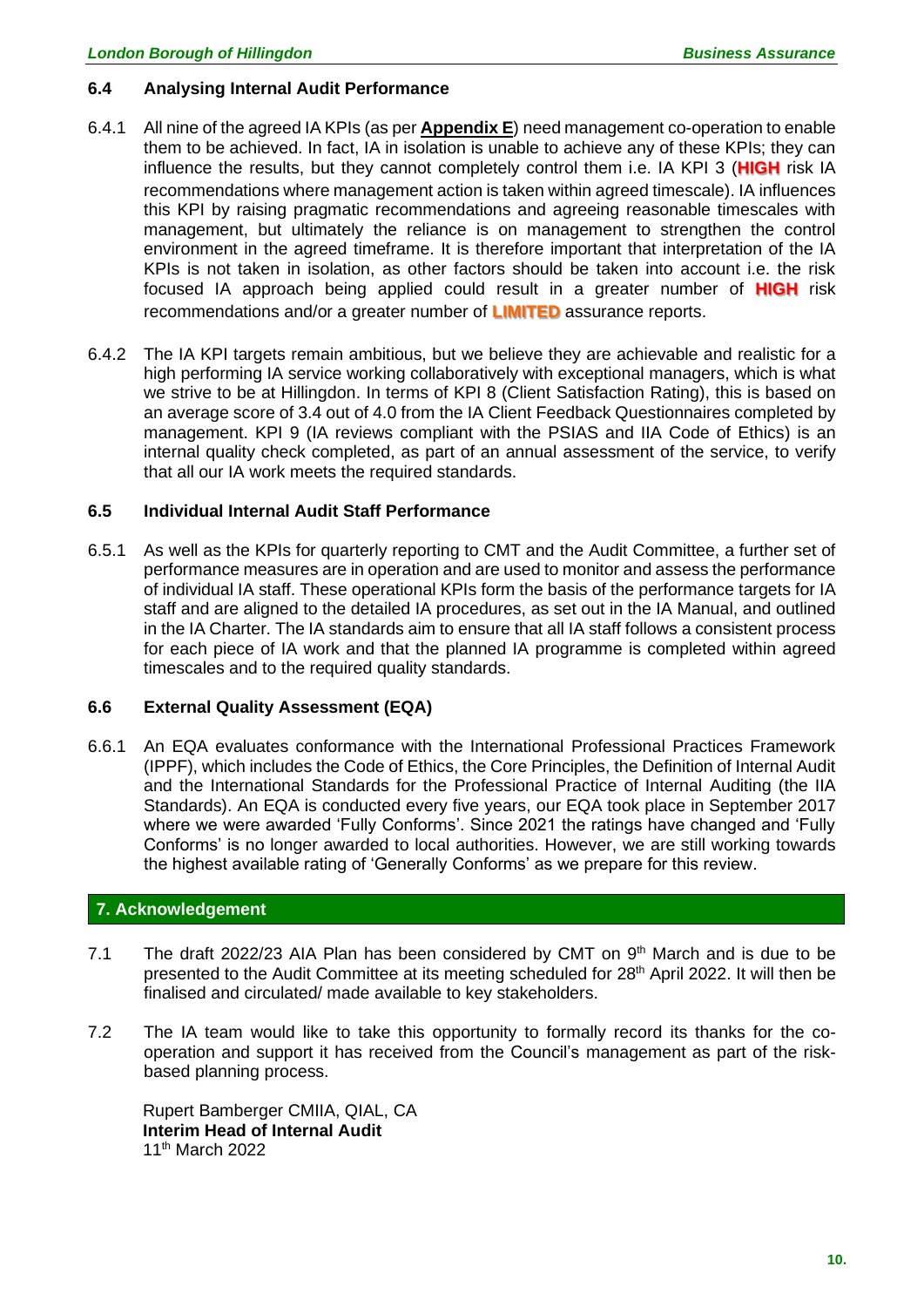# **APPENDIX A**

### **THE INTERNAL AUDIT PROCESS**

As per para 2.2, after total available IA resources have been determined the overall IA process is summarised below:

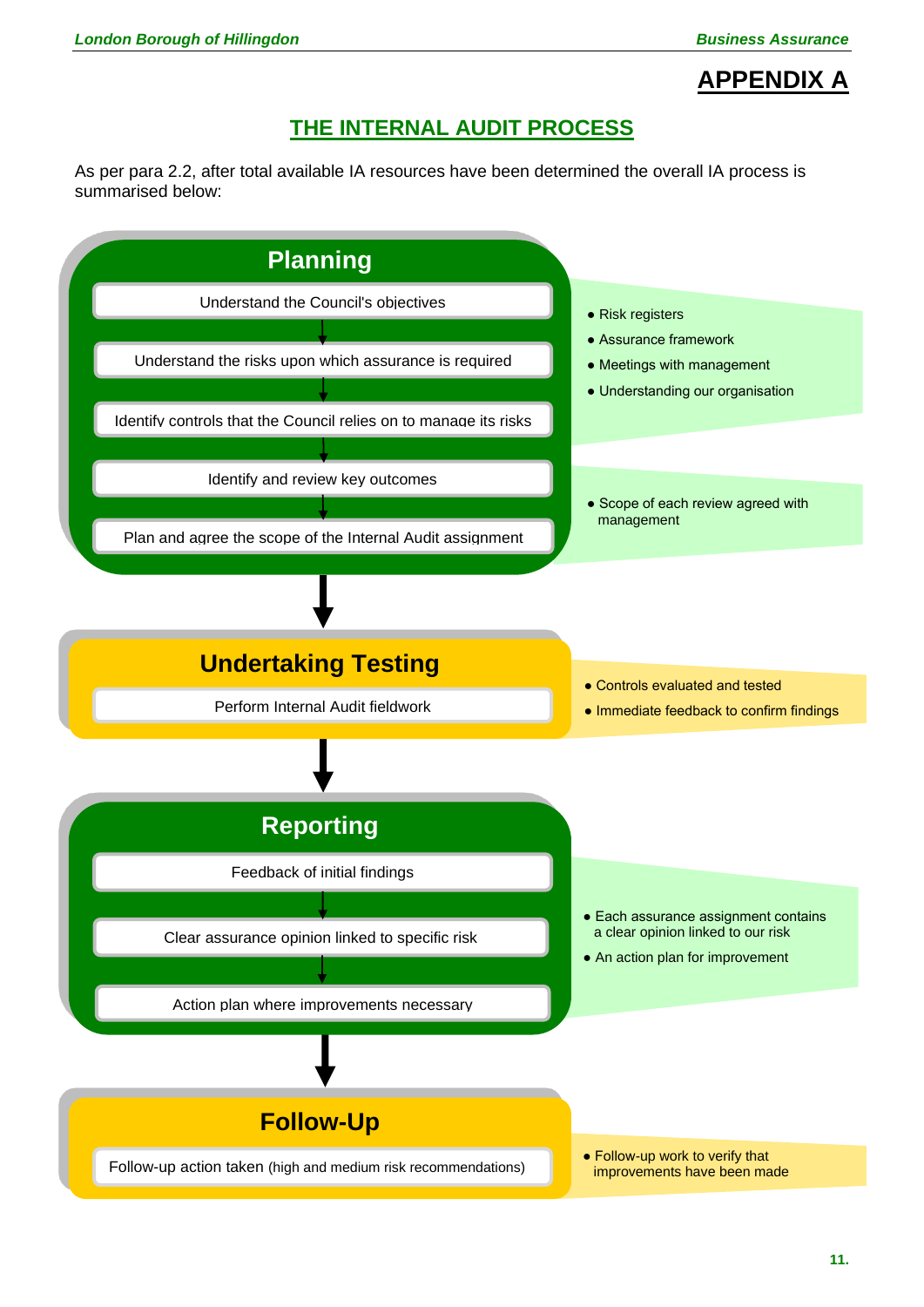### **APPENDIX B**

### **THE 2022/23 ANNUAL INTERNAL AUDIT PLAN ~ ESTIMATED ALLOCATION BY AUDIT TYPE**



The 2022/23 Annual IA Plan estimated allocation by audit type is as follows:

**COMPARISON OF PLANNED IA TIME BETWEEN 2018/19 THROUGH TO 2022/23**

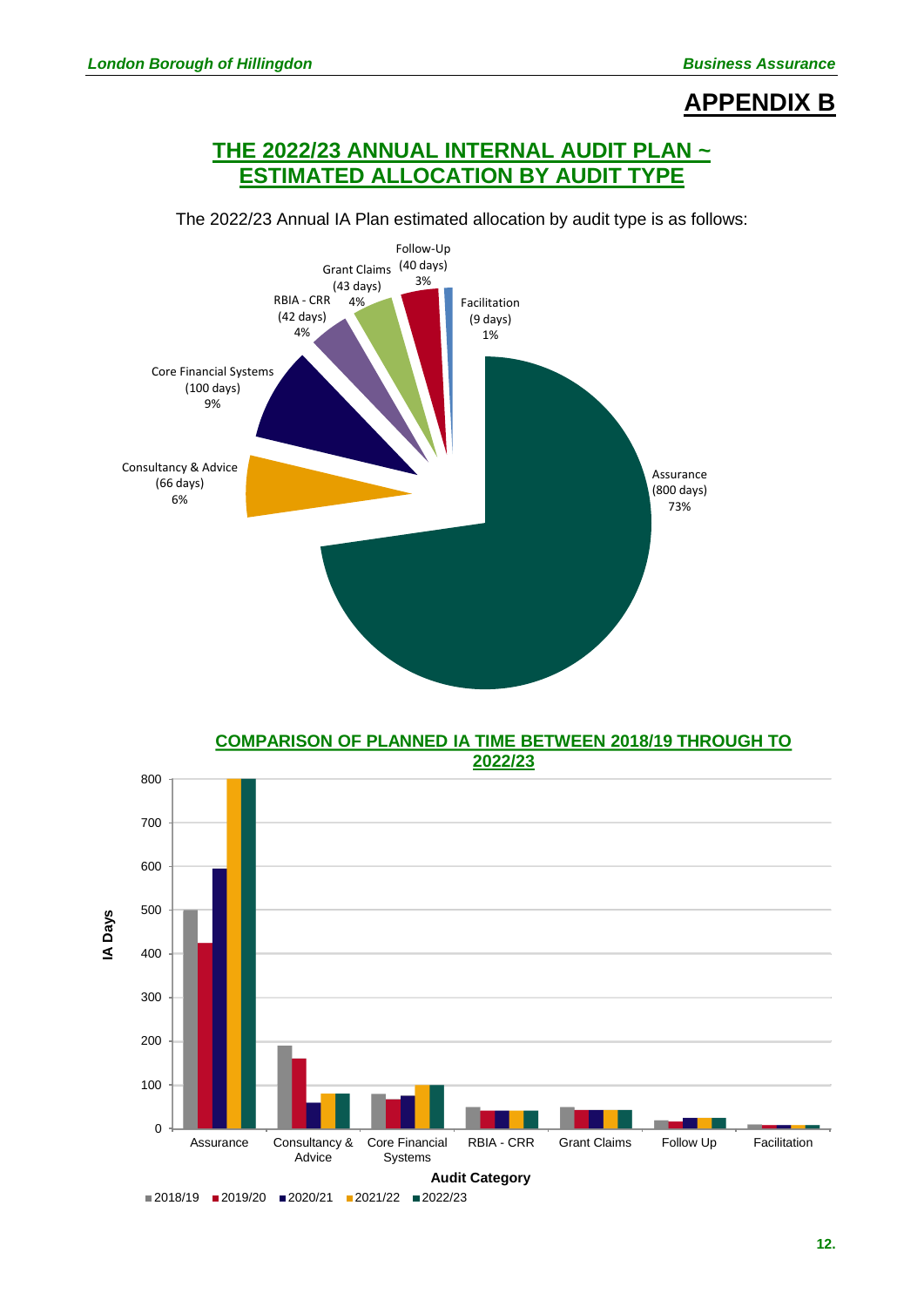# **APPENDIX C**

## **THE 2022/23 ANNUAL INTERNAL AUDIT PLAN ~ ALLOCATION OF DAYS**

| <b>Type of IA</b><br><b>Work</b>                  | <b>Definition</b>                                                                                                                                                                                                                        | % of IA<br><b>Plan</b> | 2022/23<br><b>Days</b> | 2021/22<br><b>Days</b> | 2020/21<br><b>Days</b> |
|---------------------------------------------------|------------------------------------------------------------------------------------------------------------------------------------------------------------------------------------------------------------------------------------------|------------------------|------------------------|------------------------|------------------------|
| <b>Assurance</b>                                  | Work which provides confirmation to CMT and the Audit<br>Committee that key risks to the achievement of objectives<br>(including transformation projects) are being effectively<br>mitigated and arrangements are operating as expected. | 73%                    | 800 Days               | 800 Days               | 595 Days               |
| <b>Core</b><br><b>Financial</b><br><b>Systems</b> | Assurance coverage of the core financial processes that have<br>a material impact on the financial position of the Council<br>(including the HRA and DSG).                                                                               | 9%                     | 100 Days               | 100 Days               | 76 Days                |
| <b>Consultancy</b><br>& Advice                    | Work where the primary purpose is to advise and support<br>management to improve systems and processes, mitigate risk<br>and enable the achievement of objectives.                                                                       | 6%                     | <b>66 Days</b>         | 66 Days                | 60 Days                |
| <b>Grant</b><br><b>Claims</b>                     | Grant work on behalf of the Council including the Housing<br>Subsidy and Troubled Families claims (fixed days).                                                                                                                          | 4%                     | <b>43 Days</b>         | 43 Days                | 43 Days                |
| <b>RBIA - CRR</b>                                 | Risk-based IA (RBIA) reviews that provide assurance on the<br>Council's strategic risks identified in the Corporate Risk<br>Register (fixed days).                                                                                       | 4%                     | <b>42 Days</b>         | 42 Days                | 42 Days                |
| <b>Follow-Up</b>                                  | Activity which ascertains the implementation of agreed<br>management actions (fixed days - new approach introduced<br>in 2020/21).                                                                                                       | 3%                     | <b>40 Days</b>         | 40 Days                | 25 Days                |
| <b>Facilitation</b>                               | Activity which supports CMT in their management of risk and<br>the production of the Annual Governance Statement (fixed<br>days).                                                                                                        | 1%                     | <b>9 Days</b>          | 9 Days                 | 9 Days                 |
|                                                   |                                                                                                                                                                                                                                          | 100%                   | <b>1,100 Days</b>      | <b>1,100 Days</b>      | 850 Days               |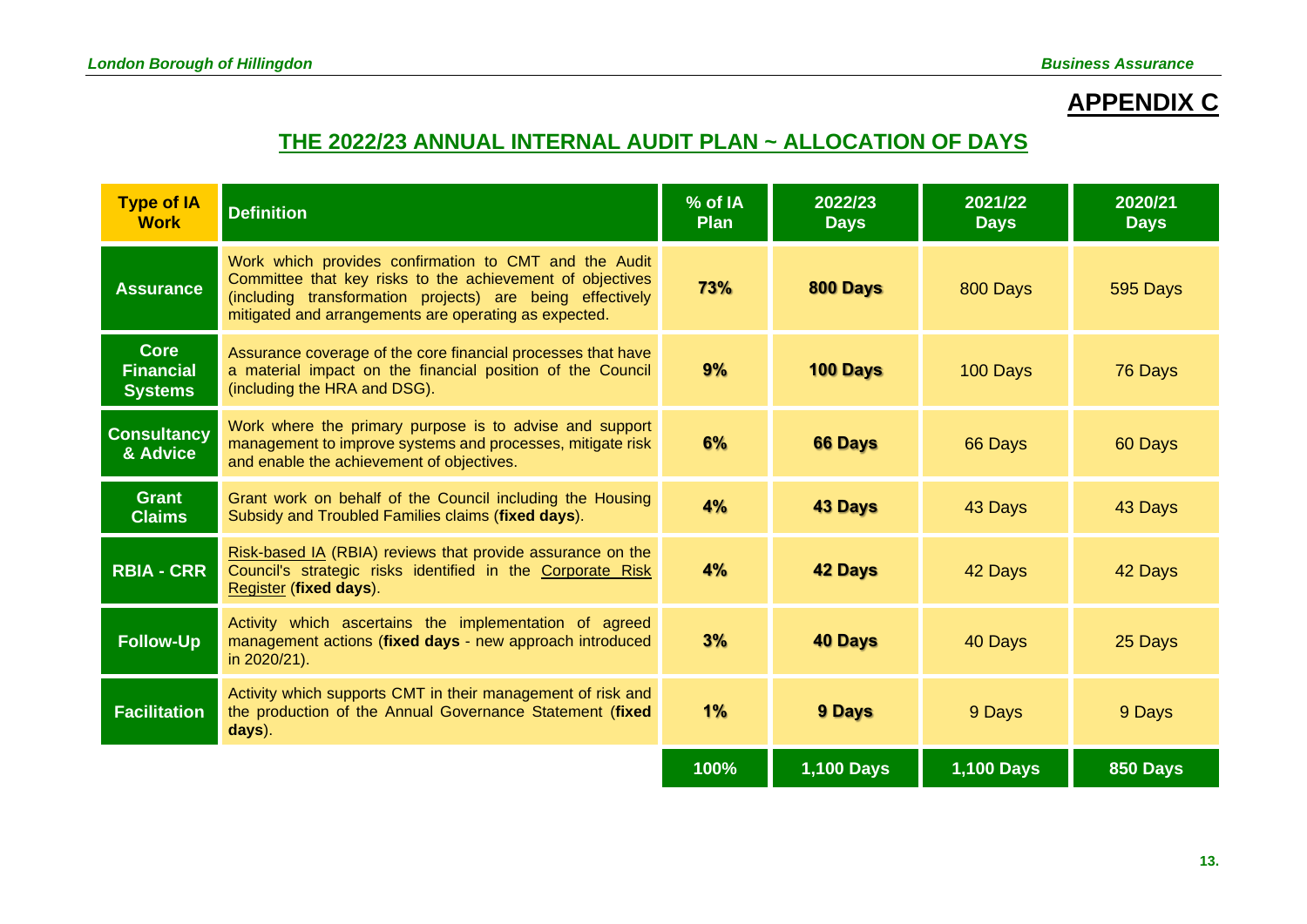## **APPENDIX D**

### **INTERNAL AUDIT ASSURANCE LEVELS AND DEFINITIONS**

| <b>ASSURANCE LEVEL</b> | <b>DEFINITION</b>                                                                                                                                                                                                                                                                                                                                                                                                               |
|------------------------|---------------------------------------------------------------------------------------------------------------------------------------------------------------------------------------------------------------------------------------------------------------------------------------------------------------------------------------------------------------------------------------------------------------------------------|
| <b>SUBSTANTIAL</b>     | There is a good level of assurance over the management of the key<br>risks to the Council objectives. The control environment is robust with<br>no major weaknesses in design or operation. There is positive<br>assurance that objectives will be achieved.                                                                                                                                                                    |
| <b>REASONABLE</b>      | There is a reasonable level of assurance over the management of<br>the key risks to the Council objectives. The control environment is in<br>need of some improvement in either design or operation. There is a<br>misalignment of the level of residual risk to the objectives and the<br>designated risk appetite. There remains some risk that objectives<br>will not be achieved.                                           |
| <b>LIMITED</b>         | There is a <b>limited level of assurance</b> over the management of the<br>key risks to the Council objectives. The control environment has<br>significant weaknesses in either design and/or operation. The level<br>of residual risk to the objectives is not aligned to the relevant risk<br>appetite. There is a significant risk that objectives will not be<br>achieved.                                                  |
| <b>NO</b>              | There is <b>no assurance</b> to be derived from the management of key<br>risks to the Council objectives. There is an absence of several key<br>elements of the control environment in design and/or operation.<br>There are extensive improvements to be made. There is a substantial<br>variance between the risk appetite and the residual risk to objectives.<br>There is a high risk that objectives will not be achieved. |

**1. Control Environment:** The control environment comprises the systems of governance, risk management and internal control. The key elements of the control environment include:

- Establishing and monitoring the achievement of the authority's objectives;
- The facilitation of policy and decision-making;
- Ensuring compliance with established policies, procedures, laws and regulations including how risk management is embedded in the activity of the authority, how leadership is given to the risk management process, and how staff are trained or equipped to manage risk in a way appropriate to their authority and duties;
- Ensuring the economical, effective and efficient use of resources, and for securing continuous improvement in the way in which its functions are exercised, having regard to a combination of economy, efficiency and effectiveness;
- The financial management of the authority and the reporting of financial management; and
- The performance management of the authority and the reporting of performance management.

**2. Risk Appetite:** The amount of risk that the Council is prepared to accept, tolerate, or be exposed to at any point in time.

**3. Residual Risk:** The risk remaining after management takes action to reduce the impact and likelihood of an adverse event, including control activities in responding to a risk.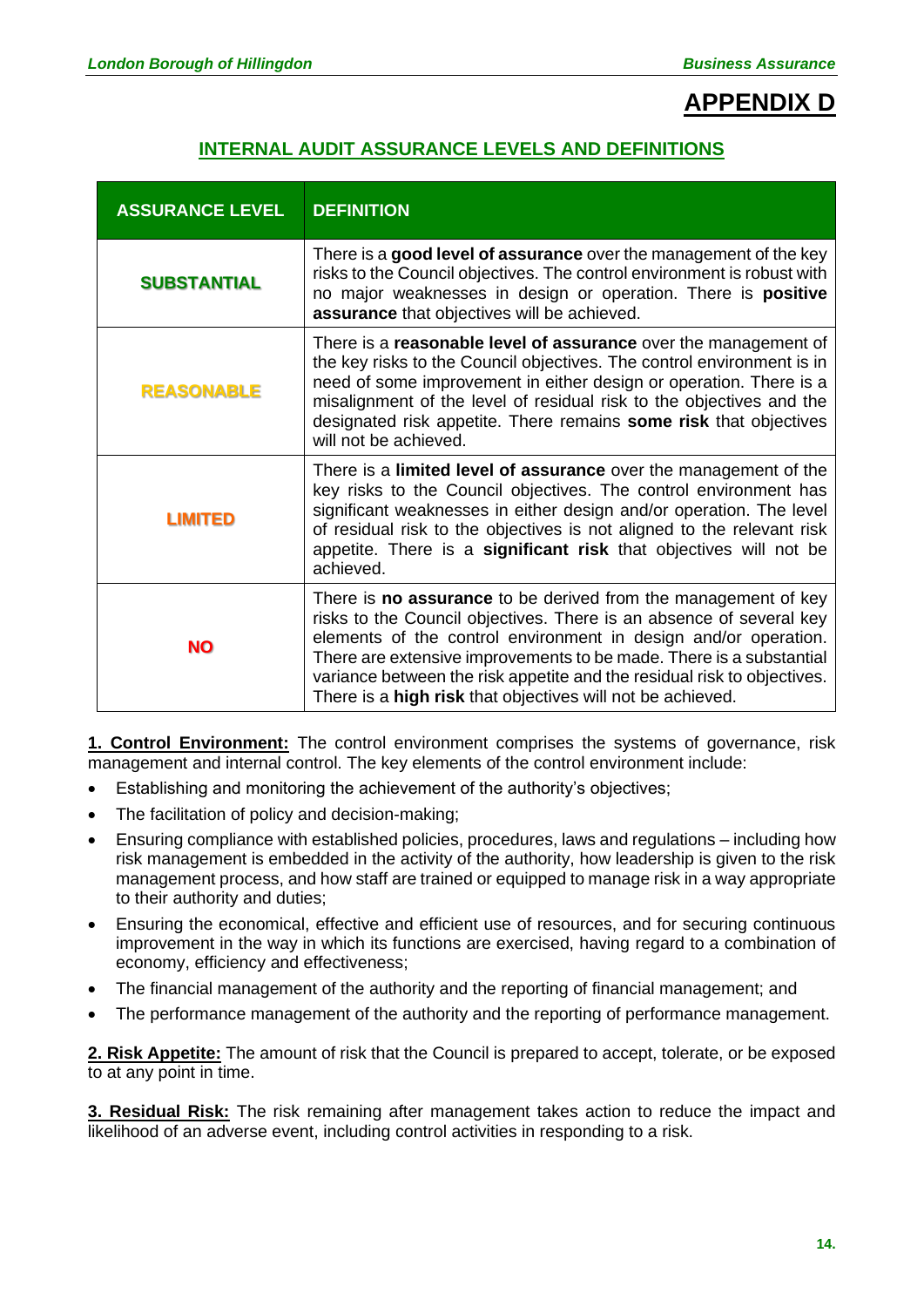# **APPENDIX D (cont'd)**

### **INTERNAL AUDIT RECOMMENDATION RISK RATINGS AND DEFINITIONS**

| <b>RISK</b>                       | <b>DEFINITION</b>                                                                                                                                                                                                                                                                                                                                                                                                          |
|-----------------------------------|----------------------------------------------------------------------------------------------------------------------------------------------------------------------------------------------------------------------------------------------------------------------------------------------------------------------------------------------------------------------------------------------------------------------------|
| HIGH                              | The recommendation relates to a significant threat or opportunity that impacts<br>the Council's corporate objectives. The action required is to mitigate a substantial<br>risk to the Council. In particular it has an impact on the Council's reputation,<br>statutory compliance, finances or key corporate objectives. The risk requires<br>senior management attention.                                                |
| <b>MEDIUM</b>                     | The recommendation relates to a potentially significant threat or opportunity<br>that impacts on either corporate or operational objectives. The action required is<br>to mitigate a moderate level of risk to the Council. In particular an adverse impact<br>on the Department's reputation, adherence to Council policy, the departmental<br>budget or service plan objectives. The risk requires management attention. |
| <b>LOW</b>                        | The recommendation relates to <b>a minor threat or opportunity</b> that impacts on<br>operational objectives. The action required is to mitigate a minor risk to the<br>Council as a whole. This may be compliance with best practice or minimal<br>impacts on the Service's reputation, adherence to local procedures, local budget<br>or Section objectives. The risk may be tolerable in the medium term.               |
| <b>NOTABLE</b><br><b>PRACTICE</b> | The activity reflects current best management practice or is an innovative<br>response to the management of risk within the Council. The practice should be<br>shared with others.                                                                                                                                                                                                                                         |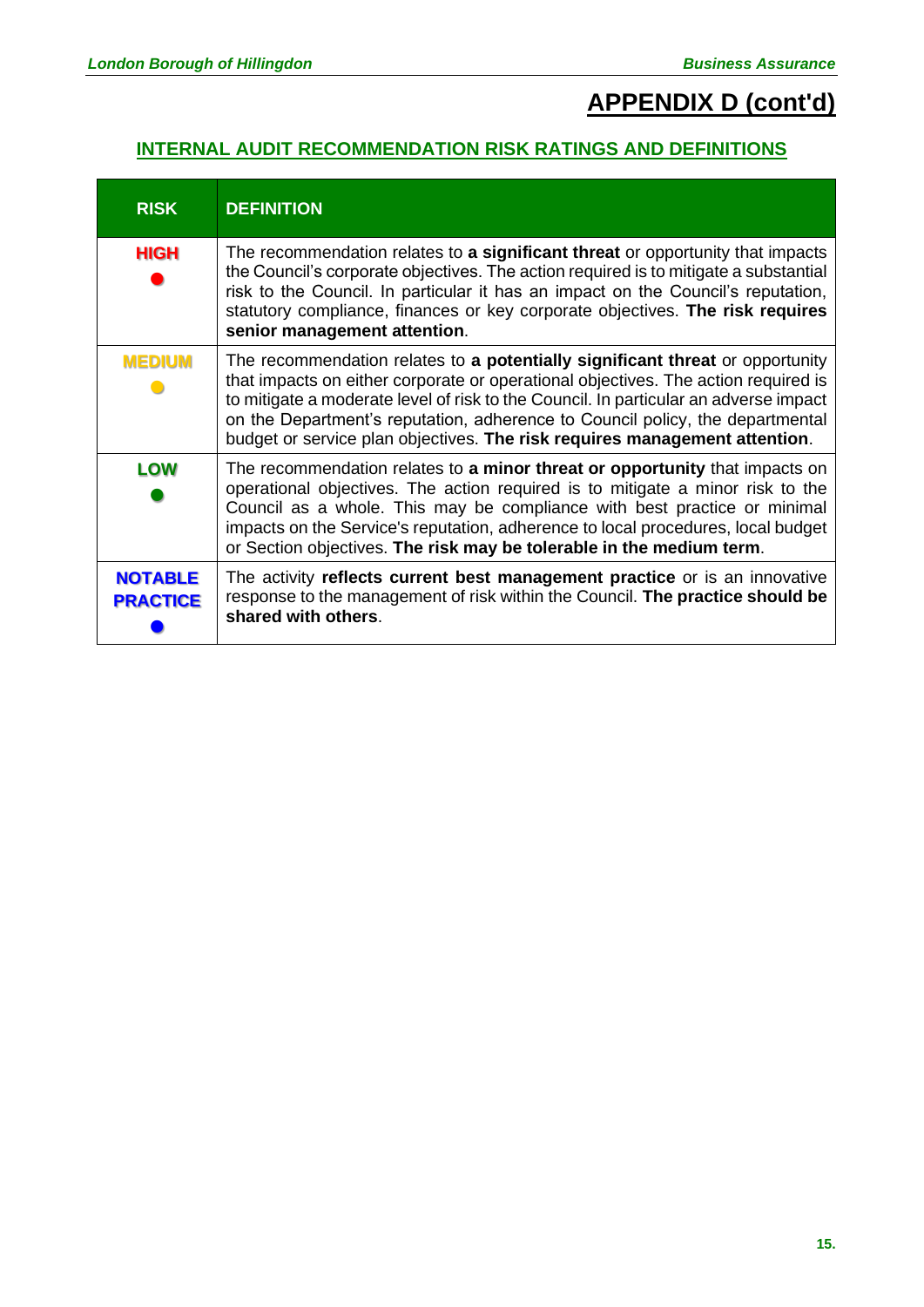# **APPENDIX E**

### **INTERNAL AUDIT KEY PERFORMANCE INDICATORS 2022/23**

The Key Performance Indicators (KPIs) for IA quarterly reporting to CMT and the Audit Committee in 2022/23 are set out below:

| <b>KPI Ref.</b>  | <b>Performance Measure</b>                                                                                                                                                                                 | <b>Target Performance</b><br>2022/23 |
|------------------|------------------------------------------------------------------------------------------------------------------------------------------------------------------------------------------------------------|--------------------------------------|
| KPI <sub>1</sub> | <b>HIGH</b> risk IA recommendations where positive management action is proposed                                                                                                                           | 98%                                  |
| KPI <sub>2</sub> | <b>MEDIUM</b> risk IA recommendations where positive management action is proposed                                                                                                                         | 95%                                  |
| KPI <sub>3</sub> | <b>HIGH</b> risk IA recommendations where management action is taken within agreed timescale                                                                                                               | 90%                                  |
| KPI <sub>4</sub> | <b>MEDIUM</b> risk IA recommendations where management action is taken within agreed timescale                                                                                                             | 75%                                  |
| KPI <sub>5</sub> | Percentage of IA Plan delivered to draft report stage by 31 <sup>st</sup> March                                                                                                                            | 90%                                  |
| KPI <sub>6</sub> | Percentage of IA Plan delivered to final report stage by 31 <sup>st</sup> March                                                                                                                            | 80%                                  |
| KPI <sub>7</sub> | Percentage of draft reports issued as a final report within 15 working days of completion of fieldwork (this<br>being the final day of fieldwork, exit meeting and receipt of all outstanding information) | 80%                                  |
| KPI8             | Client Satisfaction Rating (from completed CFQs)                                                                                                                                                           | 85%                                  |
| KPI <sub>9</sub> | IA work fully compliant with the PSIAS and IIA Code of Ethics                                                                                                                                              | 100%                                 |

\*All IA KPIs Target Performance for 2022/23 have been set at the same thresholds as they were for 2021/22.

#### **Key for above:**

- CFOs = Client Feedback Questionnaires.
- PSIAS = Public Sector Internal Audit Standards.
- IIA = Chartered Institute of Internal Auditors (UK).

#### **Key for future reporting on actual KPI performance:**

- **RED** = currently this performance target is not being met (significantly [**>5%**] short of target performance).
- **AMBER** = currently not meeting this performance target (just short [**<5%**] of target performance).
- **GREEN** = currently meeting or exceeding this performance target.